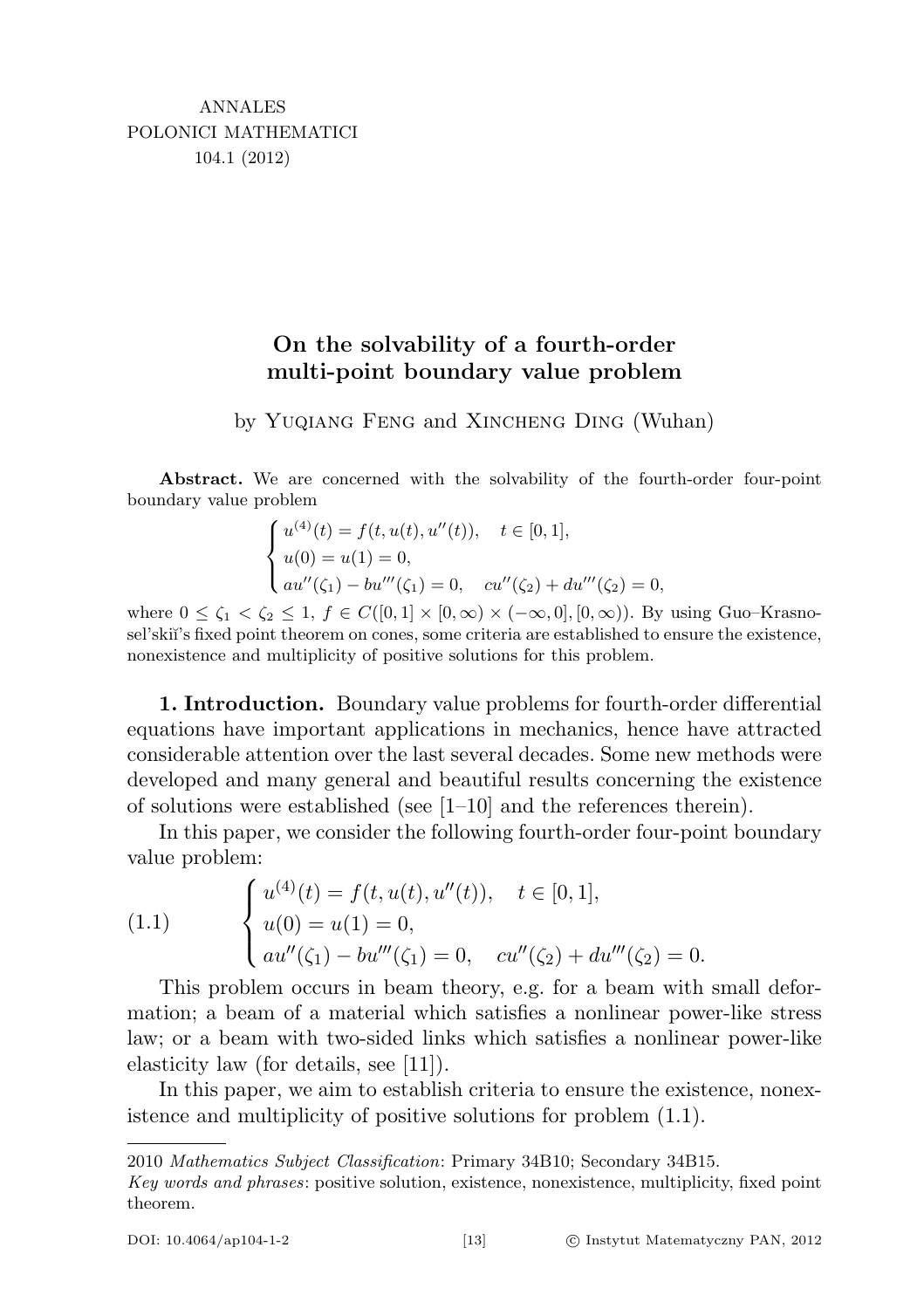Throughout this paper, we assume the following conditions hold:

 $(C_1)$  a, b, c, d are nonnegative constants,  $0 \le \zeta_1 < \zeta_2 \le 1$ .  $(C_2)$   $\Upsilon = ad + bc + ac(\zeta_2 - \zeta_1) \neq 0$ ,  $-a\zeta_1 + b \geq 0$ ,  $c(\zeta_2 - 1) + d \geq 0$ .  $(C_3)$  f :  $[0, 1] \times [0, \infty) \times (-\infty, 0] \rightarrow [0, \infty)$  is continuous.

This paper is organized as follows: In Section 2, some notation and preliminaries are introduced. The existence, nonexistence and multiplicity results are given in Section 3. In Section 4, we extend the existence theorems to the limit case. Some examples and remarks are presented in the last section to illustrate the applications of our results.

**2. Preliminaries.** Let E be a Banach space. A closed convex set  $K \subset E$ is called a *cone* if  $x \in K$  and  $x \neq 0$  implies  $\alpha x \in K$  for  $\alpha \geq 0$  and  $\alpha x \notin K$ for  $\alpha < 0$ . A cone defines a *partial order* in the Banach space E:  $x \leq y$  if and only if  $y - x \in K$ .

The well-known Guo–Krasnosel'skiï fixed point theorem on cones is useful to establish existence and multiplicity results for differential equations.

LEMMA 2.1. Let E be a Banach space, and let  $K \subset E$  be a cone. Assume  $\Omega_1, \Omega_2$  are open bounded subsets of E with  $0 \in \Omega_1$ ,  $\overline{\Omega}_1 \subset \Omega_2$  and let T:  $K \cap (\overline{\Omega}_2 \setminus \Omega_1) \to K$  be a completely continuous operator such that either

(i)  $||Tu|| \le ||u||$  for  $u \in K \cap \partial \Omega_1$ , and  $||Tu|| \ge ||u||$  for  $u \in K \cap \partial \Omega_2$ ; or (ii)  $||Tu|| \ge ||u||$  for  $u \in K \cap \partial \Omega_1$ , and  $||Tu|| \le ||u||$  for  $u \in K \cap \partial \Omega_2$ .

Then T has a fixed point in  $K \cap (\overline{\Omega}_2 \setminus \Omega_1)$ .

DEFINITION 2.2. A function  $x \in C^{(4)}[0,1]$  is called a *positive solution* of Problem (1.1) if x is a solution of Problem (1.1) and  $x(t) > 0$  in (0, 1).

In Problem (1.1), let  $v(t) = -u''(t)$ . Then we get the following differential-integral equation:

(2.1) 
$$
\begin{cases} -v''(t) = f\left(t, \int_0^1 K(t,s)v(s) ds, -v(t)\right), & t \in [0,1], \\ av(\zeta_1) - bv'(\zeta_1) = 0, & cv(\zeta_2) + dv'(\zeta_2) = 0, \end{cases}
$$

where

$$
K(t,s) = \begin{cases} s(1-t), & 0 \le s \le t \le 1, \\ t(1-s), & 0 \le t \le s \le 1. \end{cases}
$$

From (2.1), we get the integral equation

$$
v(t) = \int\limits_{\zeta_1}^{\zeta_2} G(t,s) f\left(s, \int\limits_0^1 K(s,\tau) v(\tau) d\tau, -v(s)\right) ds,
$$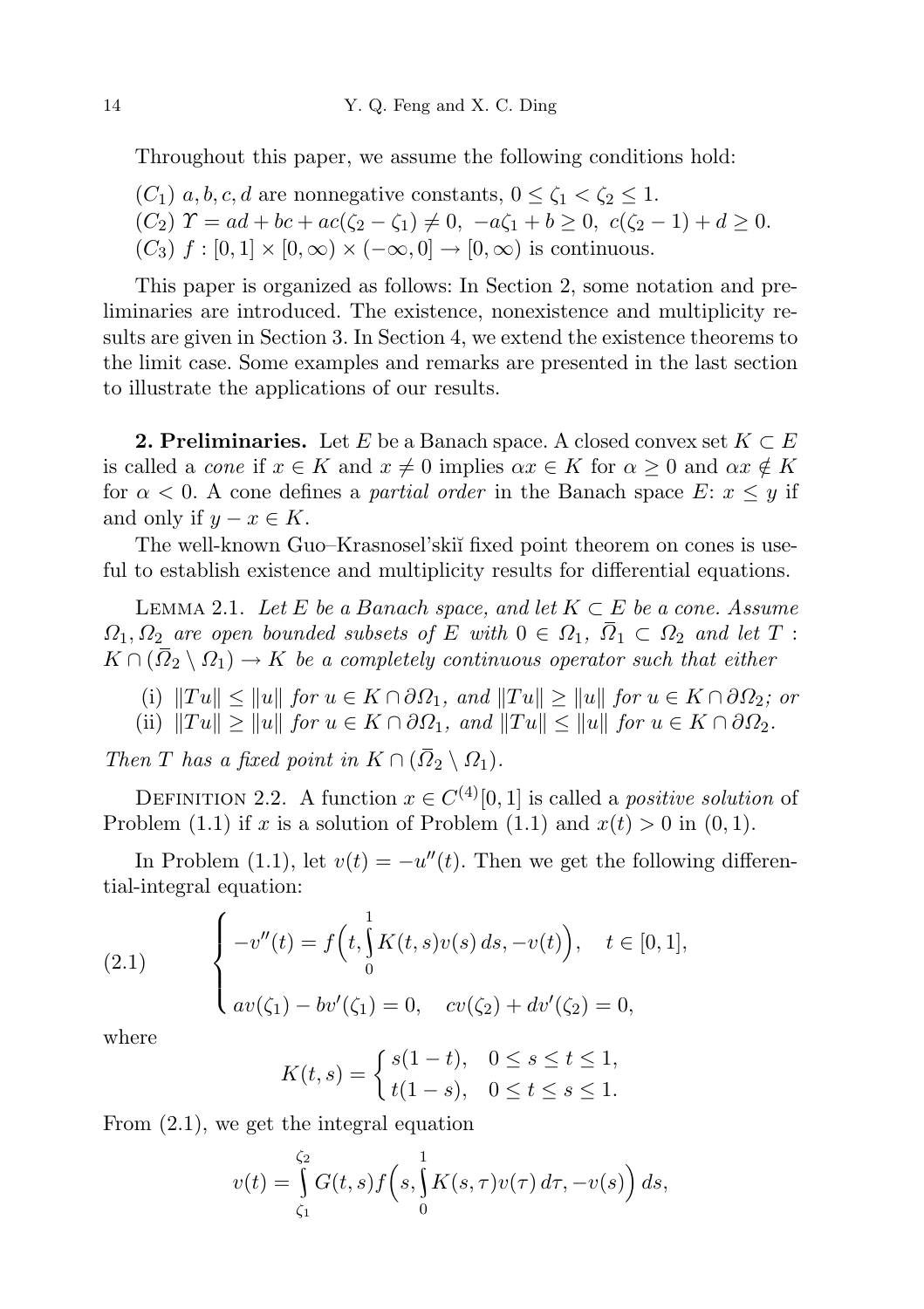where

$$
G(t,s) = \begin{cases} \frac{1}{T}((a(s-\zeta_1)+b)(d+c(\zeta_2-t)), & s \le t \le 1, \, \zeta_1 \le s \le \zeta_2, \\ \frac{1}{T}((a(t-\zeta_1)+b)(d+c(\zeta_2-s)), & 0 \le t \le s, \, \zeta_1 \le s \le \zeta_2, \\ T = ad + bc + ac(\zeta_2 - \zeta_1). \end{cases}
$$

Let  $E = C[0, 1]$ . Then E is a Banach space endowed with the norm  $||x|| =$  $\max_{0 \leq t \leq 1} |x(t)|$ . Let  $C^+[0,1] = \{x \in E \mid x(t) \geq 0\}$ . Then  $C^+[0,1]$  is a normal cone in  $E$ .

Let  $K = \{x \in C^+[0,1] \mid \min_{\eta_1 \leq t \leq \eta_2} x(t) \geq \frac{1}{4}\}$  $\frac{1}{4}||x||$ , where  $\eta_1 = \zeta_1 +$ 1  $\frac{1}{4}(\zeta_2 - \zeta_1)$  and  $\eta_2 = \zeta_2 - \frac{1}{4}$  $\frac{1}{4}(\zeta_2-\zeta_1)$ . Then K is a normal cone in E.

Define an operator  $T: C^{+}[0,1] \to E$  as

$$
Tx(t) = \int_{\zeta_1}^{\zeta_2} G(t,s) f\left(s, \int_0^1 K(s,\tau) x(\tau) d\tau, -x(s)\right) ds.
$$

LEMMA 2.3.

- (1)  $0 \le G(t, s) \le G(s, s)$  for  $t \in [0, 1], s \in [\zeta_1, \zeta_2].$ (2)  $T: C^+[0,1] \to E$  is completely continuous.
- (3)  $T(C^+[0,1]) \subset K$ , in particular  $T(K) \subset K$ .

*Proof.* (1) can be obtained by a simple computation. The proof of (2) is standard, and we omit it. Using Lemmas 2.3 and 2.4 of [10], we can easily verify  $(3)$ .

LEMMA 2.4. A function  $x \in C^{(4)}[0,1]$  is a positive solution of Problem (1.1) if and only if  $u = -x''$  is a nonzero fixed point of T in K.

*Proof.* Assume u is a nonzero fixed point of T in K. Let x be a solution of the linear boundary value problem

$$
\begin{cases}\n-x''(t) = u(t), & t \in [0,1], \\
x(0) = x(1) = 0.\n\end{cases}
$$

Then  $x(t) = \int_0^1 K(t, s) u(s) ds$ .

Since  $u$  is a solution of the integral equation

$$
v(t) = \int\limits_{\zeta_1}^{\zeta_2} G(t,s) f\Big(s,\int\limits_0^1 K(s,\tau) v(\tau)\,d\tau, -v(s)\Big)\,ds,
$$

it is a solution of the boundary value problem (2.1). Hence we get

$$
\begin{cases}\nx^{(4)}(t) = f(t, x(t), x''(t)), & t \in [0, 1], \\
x(0) = x(1) = 0, \\
ax''(\zeta_1) - bx'''(\zeta_1) = 0, & cx''(\zeta_2) + dx'''(\zeta_2) = 0,\n\end{cases}
$$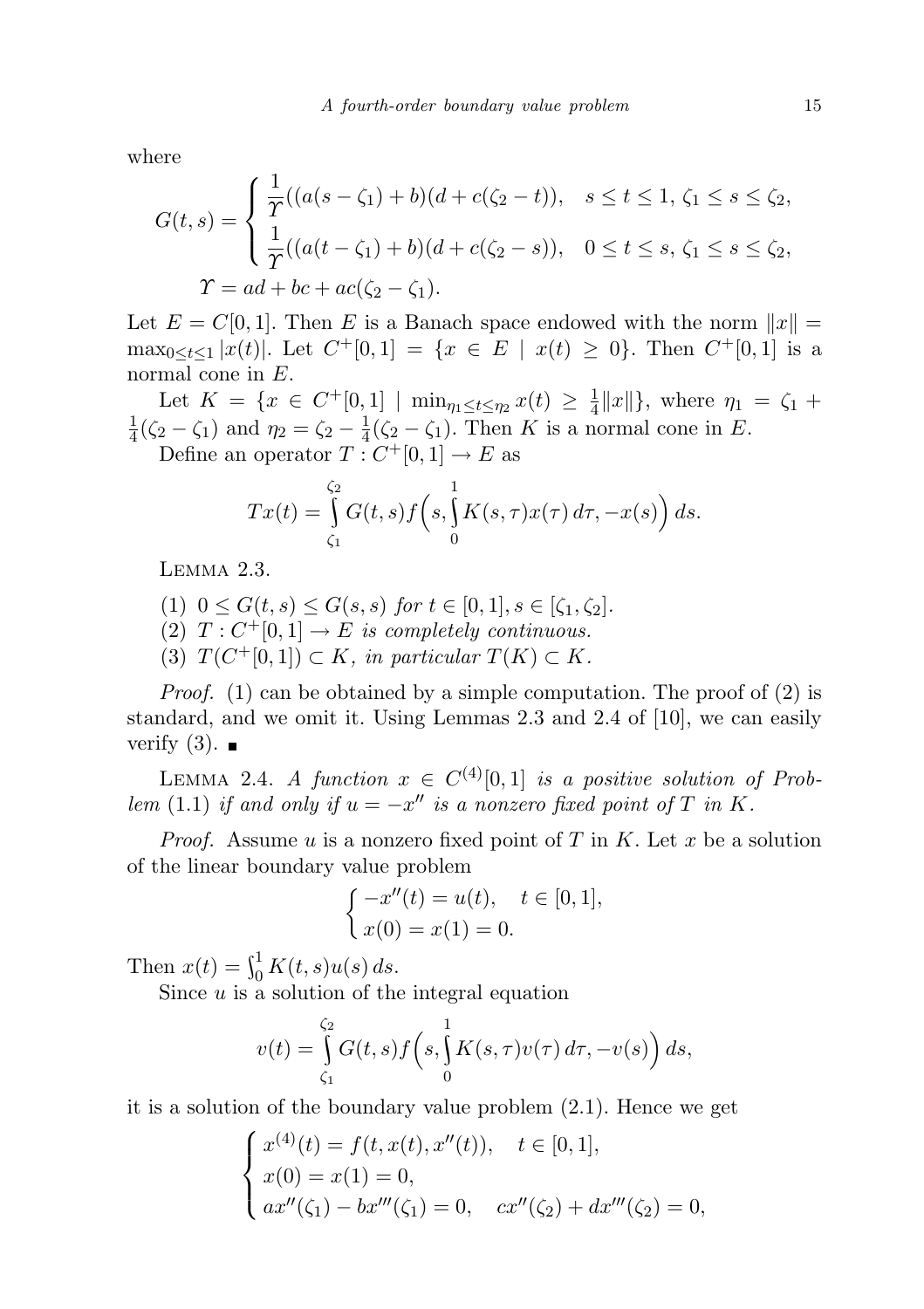i.e. x is a solution of Problem (1.1). Since  $K(t, s) > 0, (t, s) \in (0, 1) \times (0, 1)$ , and  $u(t) \geq 0$  for  $t \in [0, 1]$  and  $u(t) > 0$  for  $t \in [\eta_1, \eta_2]$ , it follows that  $x(t) > 0$ in  $(0, 1)$ , i.e.  $x(t)$  is a positive solution of Problem  $(1.1)$ .

Conversely, if  $x \in C^{(4)}[0,1]$  is a positive solution of Problem (1.1), then  $x(t) \geq 0, x''(t) \leq 0$  in [0, 1] and  $x(t) > 0$  in (0, 1).

Let  $u = -x''$ . Then  $x(t) = \int_0^1 K(t, s)u(s) ds$ ,  $u(t) \geq 0$ ,  $u(t) \neq 0$  in [0, 1] and  $u(t)$  satisfies

$$
\begin{cases}\n-u''(t) = f\left(t, \int_0^1 K(t, s)u(s) ds, -u(t)\right), & t \in [0, 1], \\
\int_0^1 au(\zeta_1) - bu'(\zeta_1) = 0, & cu(\zeta_2) + du'(\zeta_2) = 0,\n\end{cases}
$$

which implies u is a fixed point of T in  $C^{+}[0,1]$ . By Lemma 2.3(3), we have  $u \in K$ .

LEMMA 2.5. Let  $x \in K$ . Then for  $s \in [0,1]$ ,

$$
\frac{h(s)}{4}||x|| \le \int_{0}^{1} K(s,\tau)x(\tau) d\tau \le g(s)||x||,
$$

where  $h(s) = \frac{1}{2}s(1-s) - \frac{1}{2}$  $\frac{1}{2}(1-s)\eta_1^2-\frac{1}{2}$  $\frac{1}{2}s(1-\eta_2)^2$  and  $g(s) = \frac{1}{2}s(1-s)$ . *Proof.* For  $s, \tau \in [0, 1]$ , noting that  $K(s, \tau) \geq 0$ , for  $x \in K$  we have

$$
\int_{\eta_1}^{\eta_2} K(s,\tau)x(\tau) d\tau \leq \int_0^1 K(s,\tau)x(\tau) d\tau \leq \int_0^1 K(s,\tau) ||x|| d\tau.
$$

Since  $\min_{\eta_1 \leq t \leq \eta_2} x(t) \geq \frac{1}{4}$  $\frac{1}{4}||x||$ , we obtain

$$
\frac{1}{4} \int_{\eta_1}^{\eta_2} K(s,\tau) \, d\tau \, \|x\| \le \int_0^1 K(s,\tau) x(\tau) \, d\tau \le \int_0^1 K(s,\tau) \, d\tau \, \|x\|.
$$
\n
$$
\frac{h(s)}{4} \|x\| \le \int_0^1 K(s,\tau) x(\tau) \, d\tau \le g(s) \|x\|. \blacksquare
$$

## 3. Existence, multiplicity and nonexistence of positive solutions. Let

$$
\gamma_1 = \frac{1}{4} \min\{h(\eta_1), h(\eta_2)\}, \quad \gamma_2 = \frac{1}{4} \min\{h(\zeta_1), h(\zeta_2)\},
$$
  
where *h* is defined in Lemma 2.5. For *l* > 0, define

$$
H(l) = \min \left\{ f(t, u, v) \mid (t, u, v) \in [\eta_1, \eta_2] \times [\gamma_1 l, \frac{1}{8}l] \times [-l, -\frac{1}{4}l] \right\},
$$
  

$$
F(l) = \max \left\{ f(t, u, v) \mid (t, u, v) \in [\zeta_1, \zeta_2] \times [\gamma_2 l, \frac{1}{8}l] \times [-l, 0] \right\}.
$$

Then  $H, F: (0, \infty) \to [0, \infty)$  are continuous. Let

$$
\alpha = \frac{1}{\int_{\zeta_1}^{\zeta_2} G(s, s) ds}, \quad \beta = \frac{4}{\int_{\eta_1}^{\eta_2} G(s, s) ds}.
$$

The main result of this paper reads as follows:

i.e.,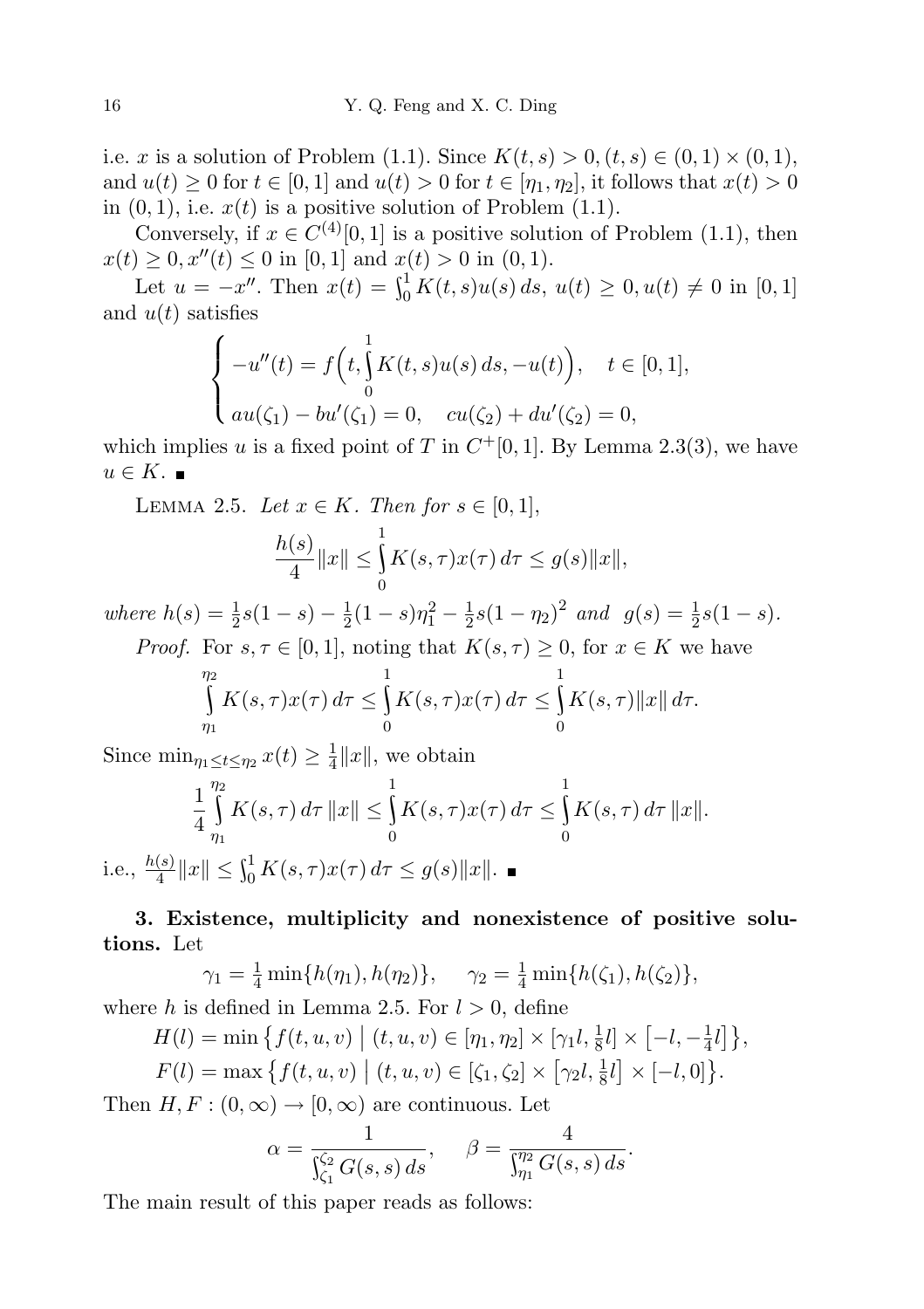THEOREM 3.1. If there exist distinct positive numbers a, b such that  $F(a) \leq a\alpha$  and  $H(b) \geq b\beta$ , then Problem (1.1) has a positive solution  $x^*$ satisfying  $\min\{a, b\} \leq ||x^{*\prime\prime}|| \leq \max\{a, b\}.$ 

*Proof.* Firstly, it is easy to verify that when  $s \in [\eta_1, \eta_2]$ ,

$$
\gamma_1 \|x\| \le \int_0^1 K(s,\tau)x(\tau) \, d\tau \le \frac{1}{8} \|x\|,
$$

while  $s \in [\zeta_1, \zeta_2]$  implies

$$
\gamma_2 \|x\| \le \int_0^1 K(s,\tau)x(\tau) \, d\tau \le \frac{1}{8} \|x\|.
$$

Without loss of generality, we assume that  $a < b$ . Let  $K_a = \{x \in K \mid$  $||x|| = a$ ,  $K_b = \{x \in K \mid ||x|| = b\}$ , and  $K_{a,b} = \{x \in K \mid a \le ||x|| \le b\}$ . If  $x \in K_a$ , then

$$
||Tx|| = \max_{0 \le t \le 1} \int_{\zeta_1}^{\zeta_2} G(t, s) f(s, \int_0^1 K(s, \tau) x(\tau) d\tau, -x(s)) ds
$$
  
\n
$$
\le \int_{\zeta_1}^{\zeta_2} G(s, s) f(s, \int_0^1 K(s, \tau) x(\tau) d\tau, -x(s)) ds
$$
  
\n
$$
\le \int_{\zeta_1}^{\zeta_2} G(s, s) F(a) ds \le a\alpha \int_{\zeta_1}^{\zeta_2} G(s, s) ds = ||x||.
$$

If  $x \in K_b$ , then

$$
||Tx|| \ge \min_{\eta_1 \le t \le \eta_2} \int_{\zeta_1}^{\zeta_2} G(t,s) f(s, \int_0^1 K(s,\tau) x(\tau) d\tau, -x(s)) ds
$$
  
\n
$$
\ge \frac{1}{4} \int_{\zeta_1}^{\zeta_2} G(s,s) f(s, \int_0^1 K(s,\tau) x(\tau) d\tau, -x(s)) ds
$$
  
\n
$$
\ge \frac{1}{4} \int_{\eta_1}^{\eta_2} G(s,s) f(s, \int_0^1 K(s,\tau) x(\tau) d\tau, -x(s)) ds
$$
  
\n
$$
\ge \frac{1}{4} \int_{\eta_1}^{\eta_2} G(s,s) H(b) ds \ge \frac{1}{4} b \beta \int_{\eta_1}^{\eta_2} G(s,s) ds = ||x||.
$$

It follows from Lemma 2.1 that T has a fixed point  $u^* \in K_{a,b}$ , i.e., Problem (2.1) has a solution  $u^* \geq 0$  with  $a \leq ||u^*|| \leq b$ . Let  $x^*(t) =$  $\int_0^1 K(t,s)u^*(s) ds$ . Then  $x^*$  is a positive solution of Problem (1.1).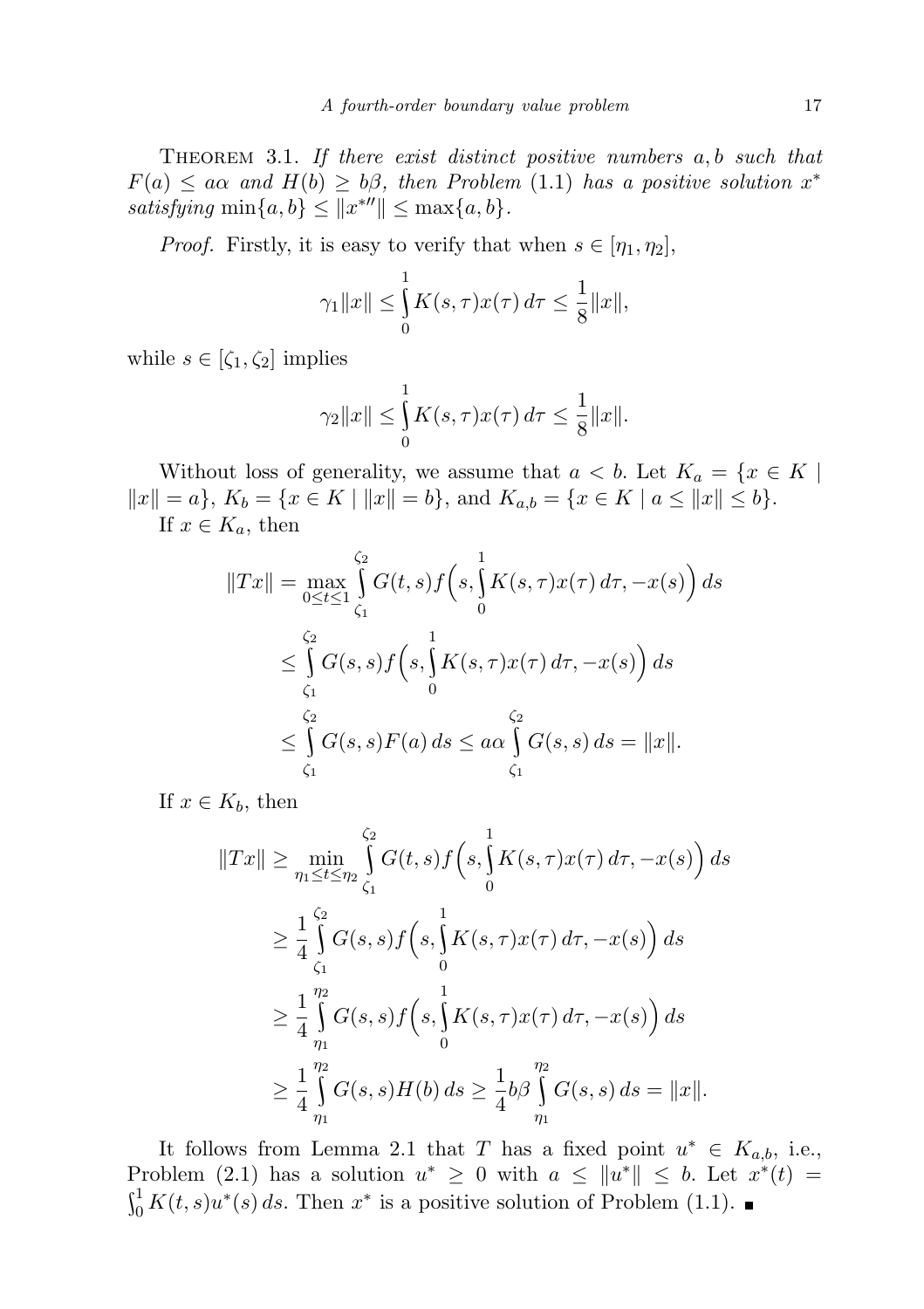By Theorem 3.1, we can give the following multiplicity result:

COROLLARY 3.2. Assume there exist  $n + 1$  positive numbers  $0 < a_1$  $\langle \cdots \langle a_{n+1} \rangle$  such that either

(i)  $F(\alpha_{2k-1}) < \alpha a_{2k-1}$  and  $H(\alpha_{2k}) > \beta a_{2k}, k = 1, ..., [(n + 1)/2],$  or (ii)  $F(\alpha_{2k}) < \alpha a_{2k}$  and  $H(\alpha_{2k-1}) > \beta a_{2k-1}, k = 1, \ldots, [(n+1)/2].$ 

Here  $[\lambda]$  denotes the integer part of  $\lambda \in \mathbb{R}$ . Then Problem (1.1) has at least

n positive solutions  $x_1, \ldots, x_n$ , which satisfy

$$
a_k < ||x''_k|| < a_{k+1}, \quad k = 1, \ldots, n.
$$

*Proof.* Suppose case (i) holds. Since  $F, H : (0, \infty) \to [0, \infty)$  are continuous, for every pair  $(\alpha_k, \alpha_{k+1})$  there exists a par  $(b_k, c_k)$  such that  $\alpha_k < b_k$  $c_k < \alpha_{k+1}$  and

$$
F(b_{2k-1}) \le b_{2k-1}\alpha, \quad H(c_{2k-1}) \ge c_{2k-1}\beta, \quad k = 1, ..., [(n+1)/2],
$$
  
\n
$$
H(b_{2k}) \ge b_{2k}\beta, \quad F(c_{2k}) \le c_{2k}\alpha, \quad k = 1, ..., [(n+1)/2].
$$

According to Theorem 3.1, every pair  $(b_k, c_k)$  gives a positive solution x of Problem (1.1) such that

 $b_k < ||x''|| < c_k, \quad k = 1, \ldots, n.$ 

When case (ii) holds, the proof is similar.  $\blacksquare$ 

COROLLARY 3.3. Assume there exists  $a > 0$  such that either

- (i)  $F(a) < a\alpha$ , or
- (ii)  $H(a) > a\beta$ .

Then T has no fixed point  $u \in K$  satisfying  $||u|| = a$ .

*Proof.* Suppose case (i) holds.

On the contrary, assume that  $x \in K$  is such that  $||x|| = a$  and  $Tx = x$ . Then

$$
a = \|Tx\| = \max_{0 \le t \le 1} \int_{\zeta_1}^{\zeta_2} G(t, s) f(s, \int_0^1 K(s, \tau) x(\tau) d\tau, -x(s)) ds
$$
  

$$
\le \int_{\zeta_1}^{\zeta_2} G(s, s) f(s, \int_0^1 K(s, \tau) x(\tau) d\tau, -x(s)) ds
$$
  

$$
\le \int_{\zeta_1}^{\zeta_2} G(s, s) F(a) ds < a \alpha \int_{\zeta_1}^{\zeta_2} G(s, s) ds = a,
$$

a contradiction.

Case (ii) is handled similarly.  $\blacksquare$ 

By Corollary 3.3 and Lemma 2.4, we have the following nonexistence result.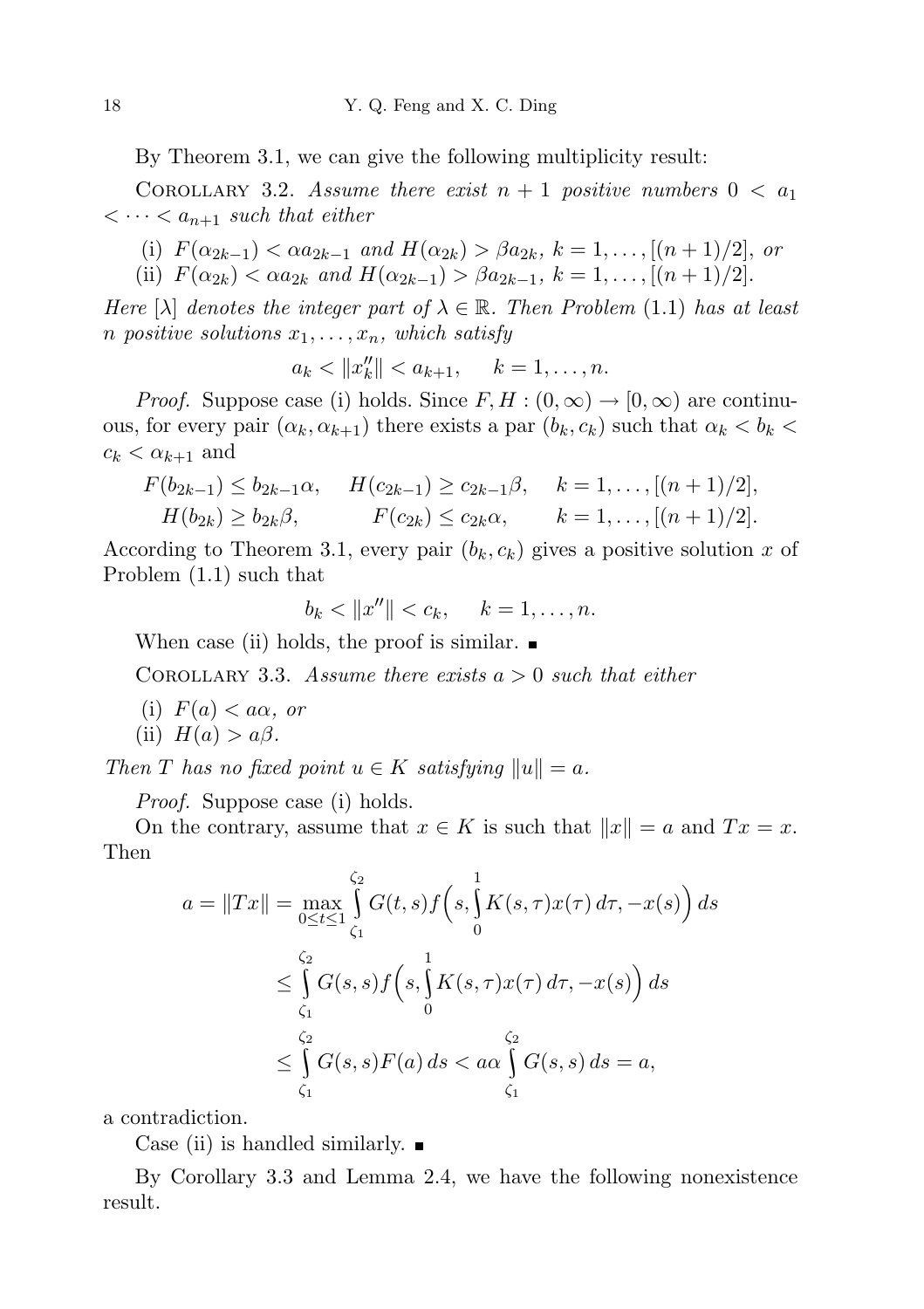THEOREM 3.4. If

$$
\sup_{l>0} \frac{F(l)}{l} < \alpha \quad \text{or} \quad \inf_{l>0} \frac{H(l)}{l} > \beta,
$$

then Problem (1.1) has no positive solution.

## 4. Limit case. Let

$$
H_0 = \lim_{l \to 0^+} \frac{H(l)}{l}, \quad H_{\infty} = \lim_{l \to \infty} \frac{H(l)}{l}, \quad F_0 = \lim_{l \to 0^+} \frac{F(l)}{l}, \quad F_{\infty} = \lim_{l \to \infty} \frac{F(l)}{l}.
$$

The following existence and multiplicity results in the limit case follow directly from Theorem 3.1.

Corollary 4.1. Assume that either

- (1)  $F_0 < \alpha$ ,  $H_{\infty} > \beta$ , or
- (2)  $F_{\infty} < \alpha$ ,  $H_0 > \beta$ .

Then Problem (1.1) has at least one positive solution.

COROLLARY 4.2. Let  $a > 0$  be a constant. Assume that either

- (1)  $F_0 < \alpha$ ,  $F_{\infty} < \alpha$ ,  $H(a) > a\beta$ , or
- (2)  $F(a) < a\alpha$ ,  $H_0 > \beta$ ,  $H_{\infty} > \beta$ .

Then Problem  $(1.1)$  has at least two positive solutions  $x_1, x_2$  satisfying

 $0 < ||x_1''|| < a < ||x_2''||.$ 

5. Examples and remarks. In this section, we present some examples to illustrate the applications of our results.

Let  $a = b = c = d = 1, \zeta_1 = \frac{1}{4}$  $\frac{1}{4}$ ,  $\zeta_2 = \frac{3}{4}$  $\frac{3}{4}$ . Then  $-a\zeta_1 + b = \frac{3}{4} > 0$ ,  $c(\zeta_2-1)+d=\frac{3}{4}>0, \Upsilon=\frac{5}{2}$  $\frac{5}{2}, \eta_1 = \frac{3}{8}$  $\frac{3}{8}, \eta_2 = \frac{5}{8}$  $\frac{5}{8}$ ,

$$
G(t,s) = \begin{cases} \frac{2}{5} \left( \frac{3}{4} + s \right) \left( \frac{7}{4} - t \right), & s \leq t \leq 1, \frac{1}{4} \leq s \leq \frac{3}{4}, \\ \frac{2}{5} \left( \frac{3}{4} + t \right) \left( \frac{7}{4} - s \right), & 0 \leq t \leq s, \frac{1}{4} \leq s \leq \frac{3}{4}. \end{cases}
$$

Hence

$$
\max_{0 \le t \le 1} \int_{\zeta_1}^{\zeta_2} G(t, s) \, ds = \frac{9}{32}, \quad \min_{0 \le t \le 1} \int_{\zeta_1}^{\zeta_2} G(t, s) \, ds = \frac{5}{32},
$$

and  $\alpha = \frac{240}{74}, \beta = \frac{7680}{299}, \gamma_1 = \frac{3}{256}, \gamma_2 = \frac{3}{512}.$ 

EXAMPLE 5.1. Let  $f(t, u, v) = te^{-u} - \frac{160v}{v^2+1}$  $\frac{160v}{v^2+1}$ . Then  $f : [0,1] \times [0,\infty) \times$  $(-\infty, 0] \to [0, \infty)$  is continuous and there exist positive numbers  $l_1 = 1$  and  $l_2 = 160$  such that

$$
H(l_1) > \beta l_1, \quad F(l_2) < \alpha l_2.
$$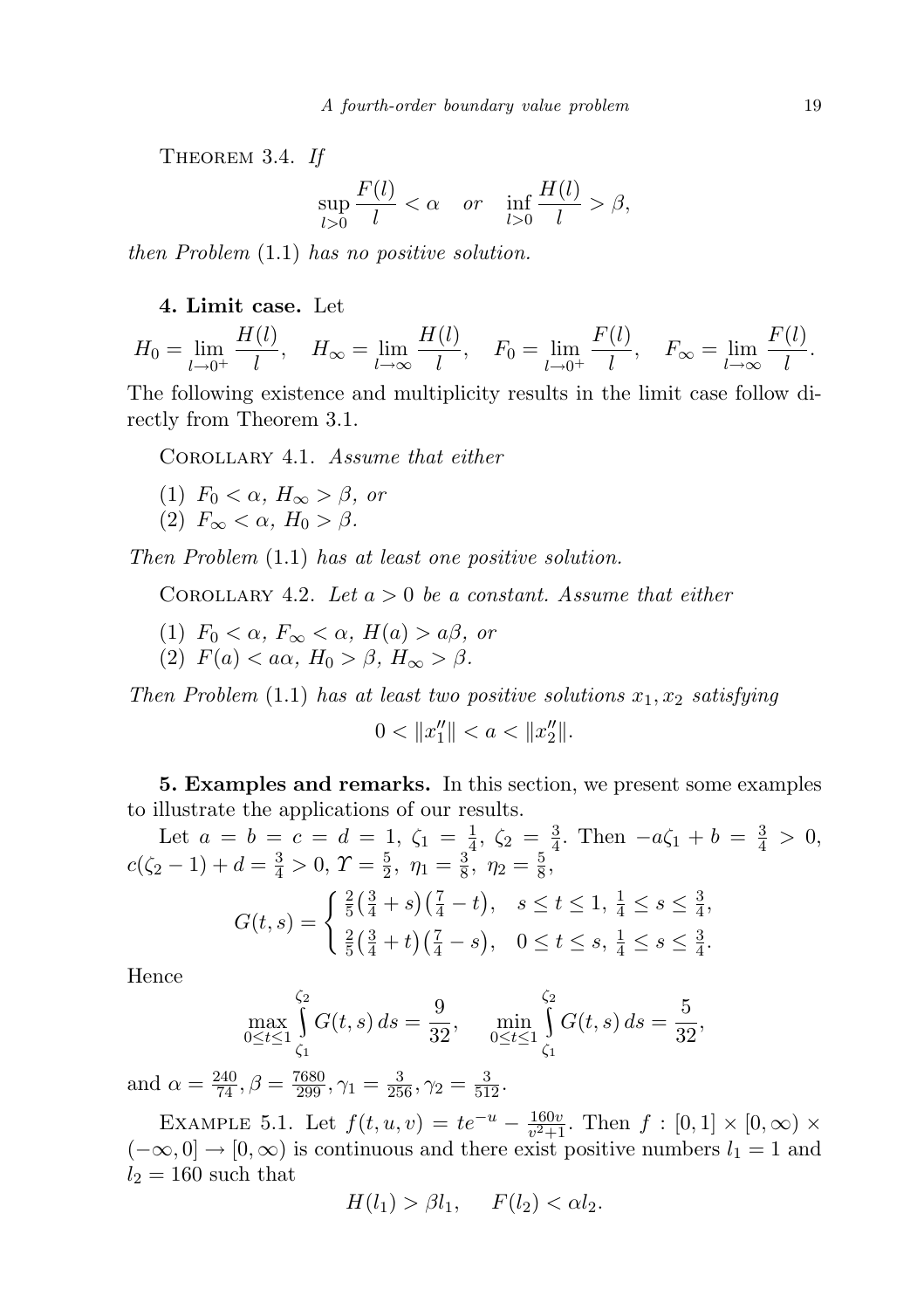Theorem 3.1 implies that the boundary value problem

$$
\begin{cases}\nu^{(4)}(t) = te^{-u(t)} - \frac{160u''(t)}{(u''(t))^2 + 1}, & t \in [0, 1], \\
u(0) = u(1) = 0, \\
u''(\frac{1}{4}) - u'''(\frac{1}{4}) = 0, & u''(\frac{3}{4}) + u'''(\frac{3}{4}) = 0,\n\end{cases}
$$

has at least one positive solution.

REMARK 5.2. (1) It is easy to check that when  $f$  is either sublinear, i.e.

$$
\min f_0 = \lim_{-v \to 0^+} \min_{t \in [0,1]} \inf_{u \in [0,\infty)} \frac{f(t,u,v)}{-v} = \infty,
$$
  

$$
\max f_{\infty} = \lim_{-v \to \infty} \max_{t \in [0,1]} \sup_{u \in [0,\infty)} \frac{f(t,u,v)}{-v} = 0,
$$

or superlinear, i.e.

$$
\max f_0 = \lim_{-v \to 0^+} \max_{t \in [0,1]} \sup_{u \in [0,\infty)} \frac{f(t,u,v)}{-v} = 0,
$$
  

$$
\min f_{\infty} = \lim_{-v \to \infty} \min_{t \in [0,1]} \inf_{u \in [0,\infty)} \frac{f(t,u,v)}{-v} = \infty,
$$

as defined in [10], there always exist distinct positive numbers  $a, b$  such that  $F(a) \leq a\alpha$  and  $H(b) \geq b\beta$ . Hence by Theorem 3.1, Problem (1.1) has at least one positive solution.

(2) In Example 5.1, we can see that

$$
\min f_0 = 160, \quad \max f_\infty = 0, \quad \max f_0 = \infty, \quad \min f_\infty = 0,
$$

i.e. f is neither sublinear nor superlinear. Thus the conditions of Theores 3.1 or 3.2 in [10] do not hold. However, by Theorem 3.1 of this paper, we can obtain the existence of a positive solution.

EXAMPLE 5.3. Let  $f(t, u, v) = te^{-u} + \min\{v^2 - v, 170156\}$ . Then f:  $[0, 1] \times [0, \infty) \times (-\infty, 0] \rightarrow [0, \infty)$  is continuous and there exist numbers  $l_1 = 2, l_2 = 412, l_3 = 60000$  such that

$$
F(l_1) < \alpha l_1, \quad H(l_2) > \beta l_2, \quad F(l_3) < \alpha l_3.
$$

Corollary 3.2 implies that the problem

$$
\begin{cases}\nu^{(4)}(t) = te^{-u(t)} + \min\{(u''(t))^2 - u''(t), 170156\}, & t \in [0, 1], \\
u(0) = u(1) = 0, \\
u''(\frac{1}{4}) - u'''(\frac{1}{4}) = 0, & u''(\frac{3}{4}) + u'''(\frac{3}{4}) = 0,\n\end{cases}
$$

has at least two positive solutions.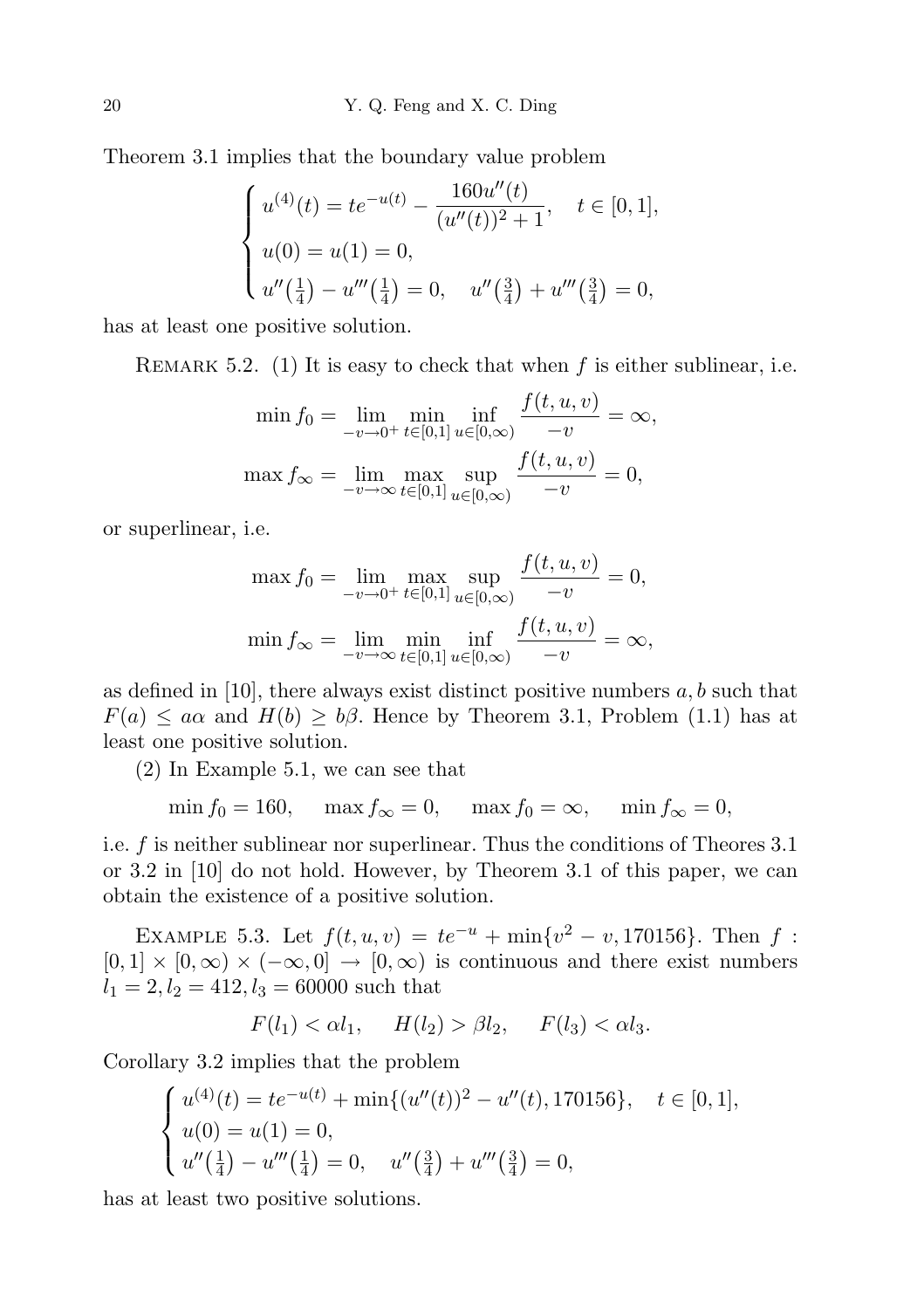EXAMPLE 5.4. Let  $f(t, u, v) = tu + \frac{v^2}{1 + v^2}$  $\frac{v^2}{1+v^2}$ . Then  $f : [0,1] \times [0,\infty) \times$  $(-\infty, 0] \rightarrow [0, \infty)$  is continuous. For  $l > 0$ ,  $0 \le F(l) = \max \{ f(t, u, v) \mid (t, u, v) \in \left[\frac{1}{4}\right]$  $\frac{1}{4}, \frac{3}{4}$  $\frac{3}{4} \times \left[ \frac{3}{512}l, \frac{1}{8}l \right] \times \left[ -l, 0 \right] \leq \frac{19}{32}l.$ Then

$$
\sup_{l>0} \frac{F(l)}{l} \le \frac{19}{32} < \alpha.
$$

Hence an application of Theorem 3.4 shows that the problem

$$
\begin{cases}\nu^{(4)}(t) = tu(t) + \frac{(u''(t))^2}{1 + (u''(t))^2}, & t \in [0, 1], \\
u(0) = u(1) = 0, \\
u''(\frac{1}{4}) - u'''(\frac{1}{4}) = 0, & u''(\frac{3}{4}) + u'''(\frac{3}{4}) = 0,\n\end{cases}
$$

has no positive solution.

Acknowledgements. We are grateful to the reviewers for their helpful suggestions. This research was supported by the Nature Science Foundation of the Education Committee of Hu Bei Province (grant no. Q20091107), Hubei Province Key Laboratory of Systems Science in Metallurgical Process (grant no. C201015) and WUST (grant no. 2008RC01).

## References

- [\[1\]](http://dx.doi.org/10.1016/S0022-247X(86)80006-3) A. R. Aftabizadeh, Existence and uniqueness theorems for fourth-order boundary value problems, J. Math. Anal. Appl. 116 (1986), 415–426.
- [2] R. P. Agarwal, On fourth-order boundary value problems arising in beam analysis, Differential Integral Equations 26 (1989), 91–110.
- [3] Z. Bai, Iterative solutions for some fourth-order periodic boundary value problem, Taiwanese J. Math. 12 (2008), 1681–1690.
- [\[4\]](http://dx.doi.org/10.1006/jmaa.1994.1250) A. Cabada, The method of lower and upper solutions for second, third, fourth, and higher order boundary value problems, J. Math. Anal. Appl. 185 (1994), 302–320.
- [5] M. A. Del Pino and R. F. Manasevich, Existence for a fourth-order boundary value problem under a two-parameter nonresonance condition, Proc. Amer. Math. Soc. 112 (1991), 81–86.
- [6] D. Ma, Y. Tian and W. Ge, Existence theorems of positive solutions for a fourthorder three-point boundary value problem, Taiwanese J. Math. 10 (2006), 1557–1573.
- [\[7\]](http://dx.doi.org/10.1090/S0002-9939-1979-0545591-4) R. A. Usmani, A uniqueness theorem for a boundary value problem, Proc. Amer. Math. Soc. 77 (1979), 329–335.
- [\[8\]](http://dx.doi.org/10.1090/S0002-9939-1988-0958062-3) Y. Yang, Fourth-order two-point boundary value problems, Proc. Amer. Math. Soc. 104 (1988), 175–180.
- [\[9\]](http://dx.doi.org/10.1016/j.na.2007.07.002) Q. Yao, Positive solutions of a nonlinear elastic beam equation rigidly fastened on the left and simply supported on the right, Nonlinear Anal. 69 (2008), 1570–1580.
- [\[10\]](http://dx.doi.org/10.1016/j.aml.2007.03.029) Y. Zhong, S. Chen and C. Wang, Existence results for a fourth-order ordinary differential equation with a four-point boundary condition, Appl. Math. Lett. 21 (2008), 465–470.